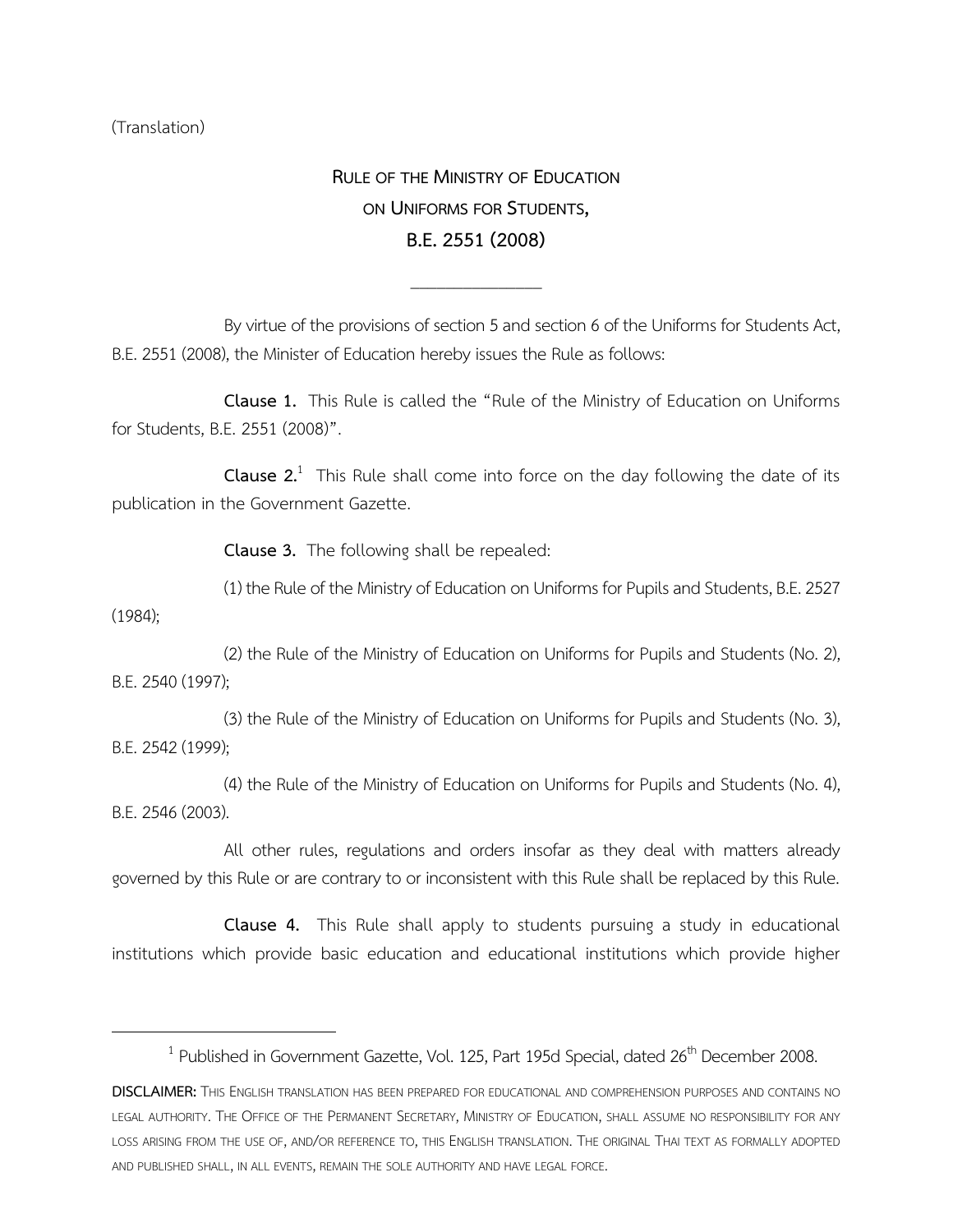**Clause 5.** Uniforms for students may be classified in accordance with levels and types of education, as follows:

(1) uniforms for students pursuing pre-primary education;

(2) uniforms for students pursuing primary education;

(3) uniforms for students pursuing junior secondary education;

(4) uniforms for students pursuing non-vocational senior secondary education;

(5) uniforms for students pursuing vocational senior secondary education and higher education at a level lower than a degree-granting level;

(6) uniforms for students of private educational institutions providing Islamic studies;

(7) uniforms for Muslim students of educational institutions other than private educational institutions providing Islamic studies.

**Clause 6.** Uniforms for students pursuing pre-primary education are as follows:

Male Students:

(1) Shirt: white in colour, shirt-collar style or round-shaped collar style, with short sleeves;

(2) Mark: the abbreviation of the educational institution's name sewn, with thread or silk, at the right corner of the chest area on the shirt, in blue colour for a State-owned educational institution and in red colour for a private educational institution;

(3) Pants: black, blue, navy blue or red shorts;

(4) Shoes: black leather-shoes or sneakers, covering heels and toe-ends, with shoelaces or straps on the feet;

(5) Socks: short white socks.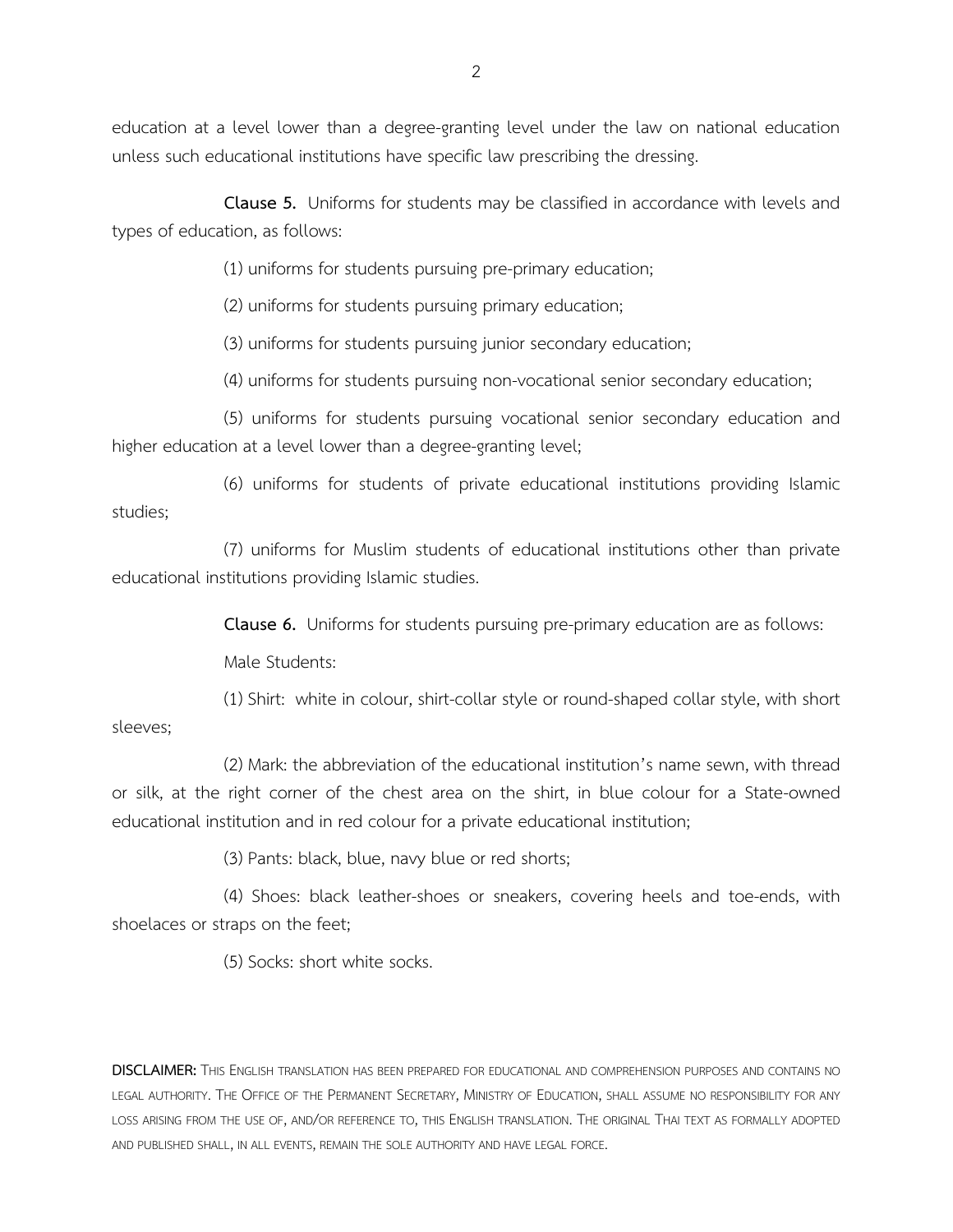Female Students:

(1) Blouse: white in colour, shirt-collar style or round-shaped collar style, with short sleeves;

(2) Mark: the abbreviation of the educational institution's name sewn, with thread or silk, at the right corner of the chest area on the blouse, in blue colour for a State-owned educational institution and in red colour for a private educational institution;

(3) Skirt: black, blue, navy blue or red in colour, with wrinkled pleats around it or pleats of the knee-end length, or pleats folded around the waist or three pleats folded on the front and the rear sides, and with the edge of the skirt covering the knees when it is worn;

(4) Shoes: black leather-shoes or sneakers, covering heels and toe-ends, with shoelaces or straps on the feet;

(5) Socks: short white socks.

**Clause 7.** Uniforms for students pursuing primary education are as follows:

Male Students:

(1) Shirt: white in colour, shirt-collar style, polo-shirt style or round-shaped collar style, with short sleeves;

(2) Mark: the abbreviation of the educational institution's name sewn, with thread or silk, at the right corner of the chest area on the shirt, in blue colour for a State-owned educational institution and in red colour for a private educational institution;

(3) Pants: black, blue, navy blue or khaki shorts in a polite style;

(4) Belt: a black or brown leather-belt, with a metal rectangular-shaped buckle of the pinning type, provided that a student scout may use a scout belt instead;

(5) Shoes: black or brown leather-shoes or sneakers, covering heels, with shoelaces;

(6) Socks: short white or brown socks.

Female Students:

(1) Blouse: white in colour, shirt-collar style, peter pan collar style, or sailor-collar style with a triangle-shaped black or navy blue neckerchief tied in a sailor's knot, with short sleeves;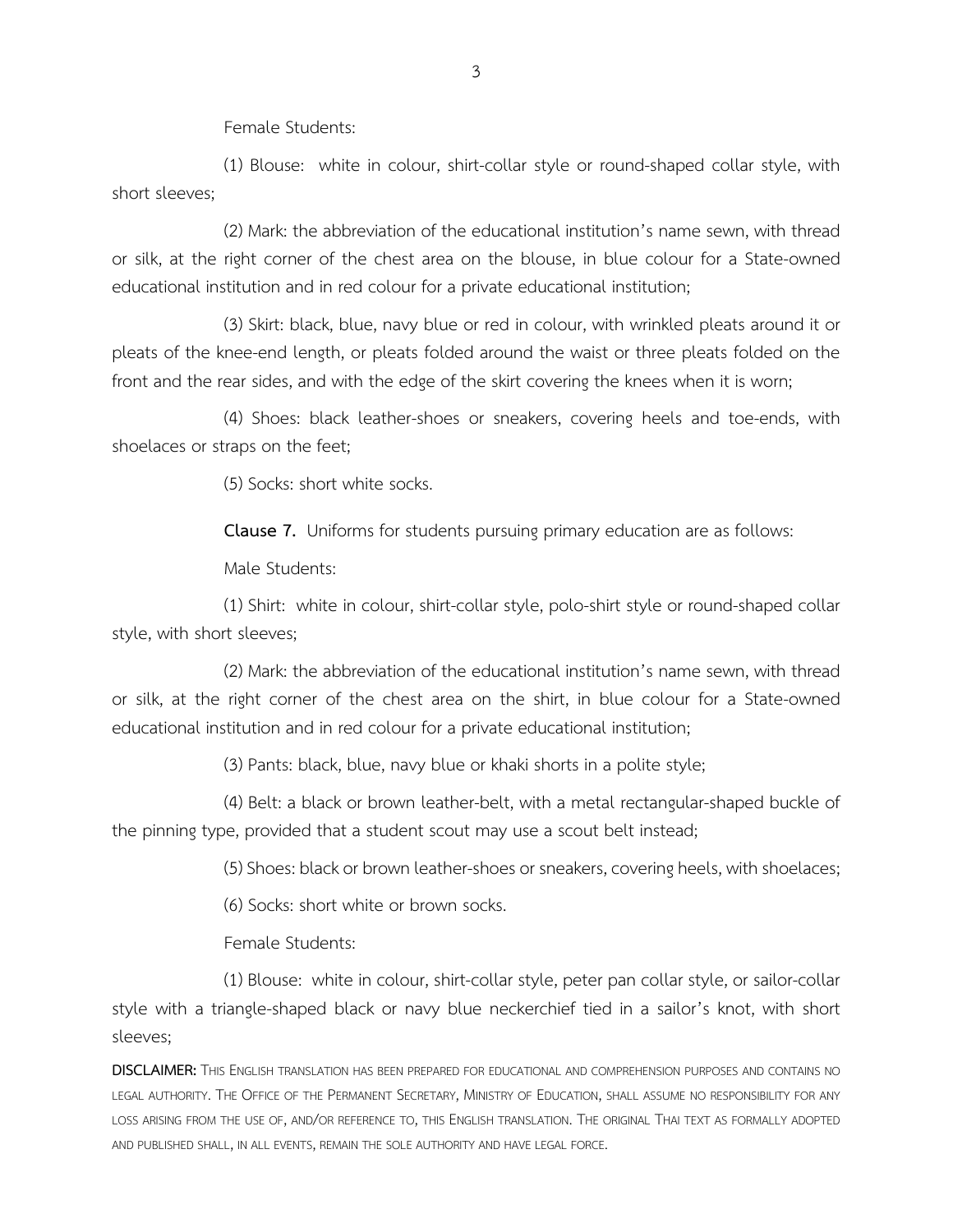(2) Mark: the abbreviation of the educational institution's name sewn, with thread or silk, at the right corner of the chest area on the blouse, in blue colour for a State-owned educational institution and in red colour for a private educational institution;

(3) Skirt: black or navy blue in colour, with wrinkled pleats around it or pleats folded around the waist or three pleats folded on the front and the rear sides, and with the edge of the skirt covering the knees when it is worn;

(4) Shoes: black leather-shoes or sneakers, covering heels and toe-ends, with straps on the feet;

(5) Socks: short white socks.

**Clause 8.** Uniforms for students pursuing junior secondary education are as follows:

Male Students:

(1) Shirt: white in colour, shirt-collar style, with short sleeves;

(2) Mark: the abbreviation of the educational institution's name sewn, with thread or silk, at the right corner of the chest area on the shirt, in blue colour for a State-owned educational institution and in red colour for a private educational institution;

(3) Pants: black, blue, navy blue or khaki shorts in a polite style;

(4) Belt: a black or brown leather-belt, with a metal rectangular-shaped buckle of the pinning type, provided that a student scout may use a scout belt instead;

(5) Shoes: black or brown leather-shoes or sneakers, covering heels, with shoelaces;

(6) Socks: short white or brown socks.

Female Students:

(1) Blouse: white in colour, sailor-collar style with a triangle-shaped black or navy blue neckerchief tied in a sailor's knot, with short sleeves;

(2) Mark: the abbreviation of the educational institution's name sewn, with thread or silk, at the right corner of the chest area on the blouse, in blue colour for a State-owned educational institution and in red colour for a private educational institution;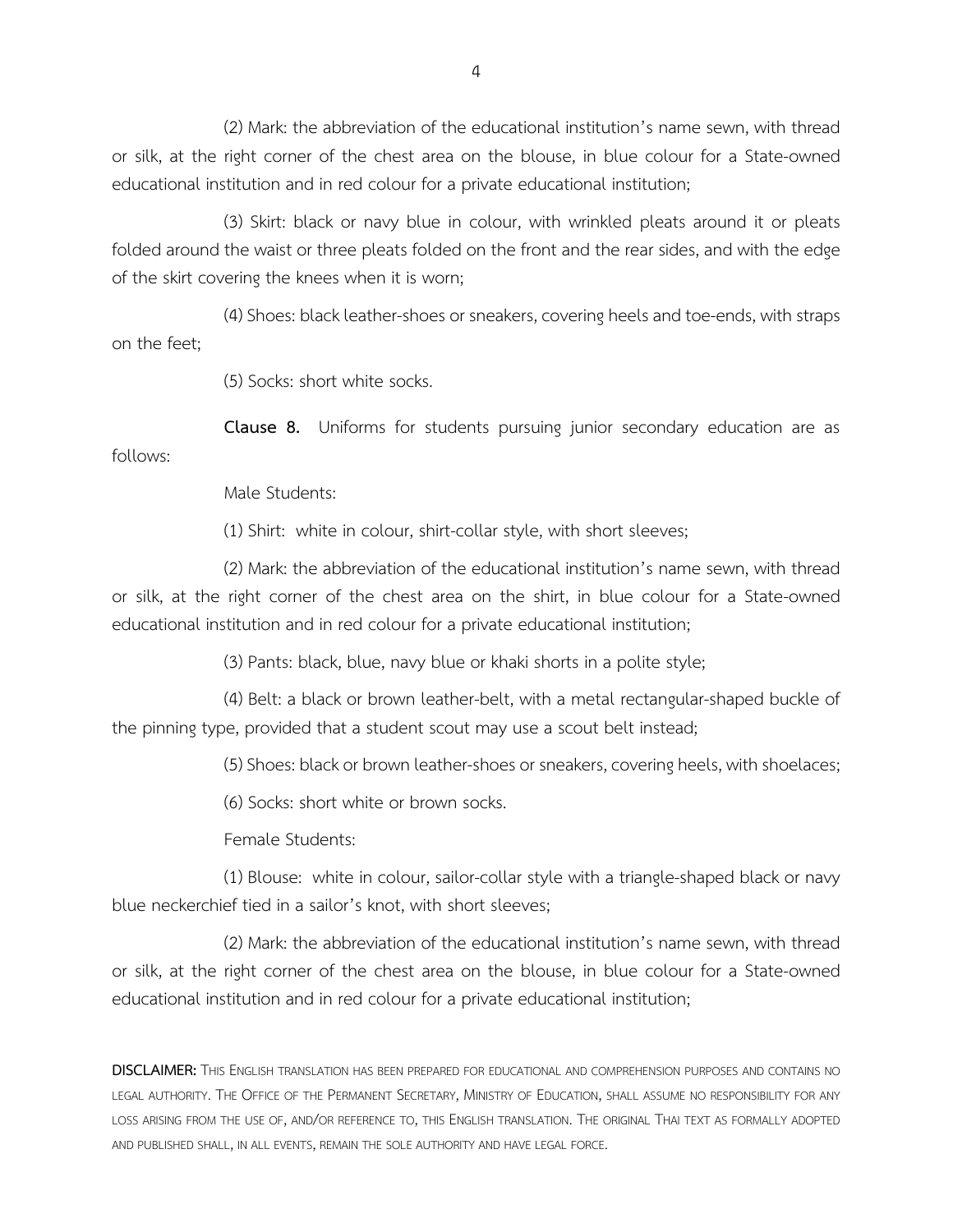(3) Blouse: black or navy blue in colour, in a polite style, with three pleats folded on the front and the rear sides, and with the edge of the blouse covering the knees when it is worn;

(4) Shoes: black leather-shoes or sneakers, covering heels and toe-ends, with straps on the feet;

(5) Socks: short white socks.

**Clause 9.** Uniforms for students pursuing non-vocational senior secondary education are as follows:

Male Students:

(1) Shirt: white in colour, shirt-collar style, with short sleeves;

(2) Mark: the abbreviation of the educational institution's name sewn, with thread or silk, at the right corner of the chest area on the shirt, in blue colour for a State-owned educational institution and in red colour for a private educational institution;

(3) Pants: black, blue, navy blue or khaki shorts in a polite style;

(4) Belt: a black or brown leather-belt, with a metal rectangular-shaped buckle of the pinning type;

(5) Shoes: black or brown leather-shoes or sneakers, covering heels, with shoelaces;

(6) Socks: short white or brown socks.

Female Students:

(1) Blouse: white in colour, shirt-collar style, with short sleeves;

(2) Mark: the abbreviation of the educational institution's name sewn, with thread or silk, at the right corner of the chest area on the blouse, in blue colour for a State-owned educational institution and in red colour for a private educational institution;

(3) Skirt: black or navy blue in colour, in a polite style, with three pleats folded on the front and the rear sides, and with the edge of the skirt covering the knees when it is worn;

(4) Belt: a black leather-belt or cloth-belt, with a rectangular-shaped buckle of the pinning type covered with leather or cloth of the same colour as that of the belt;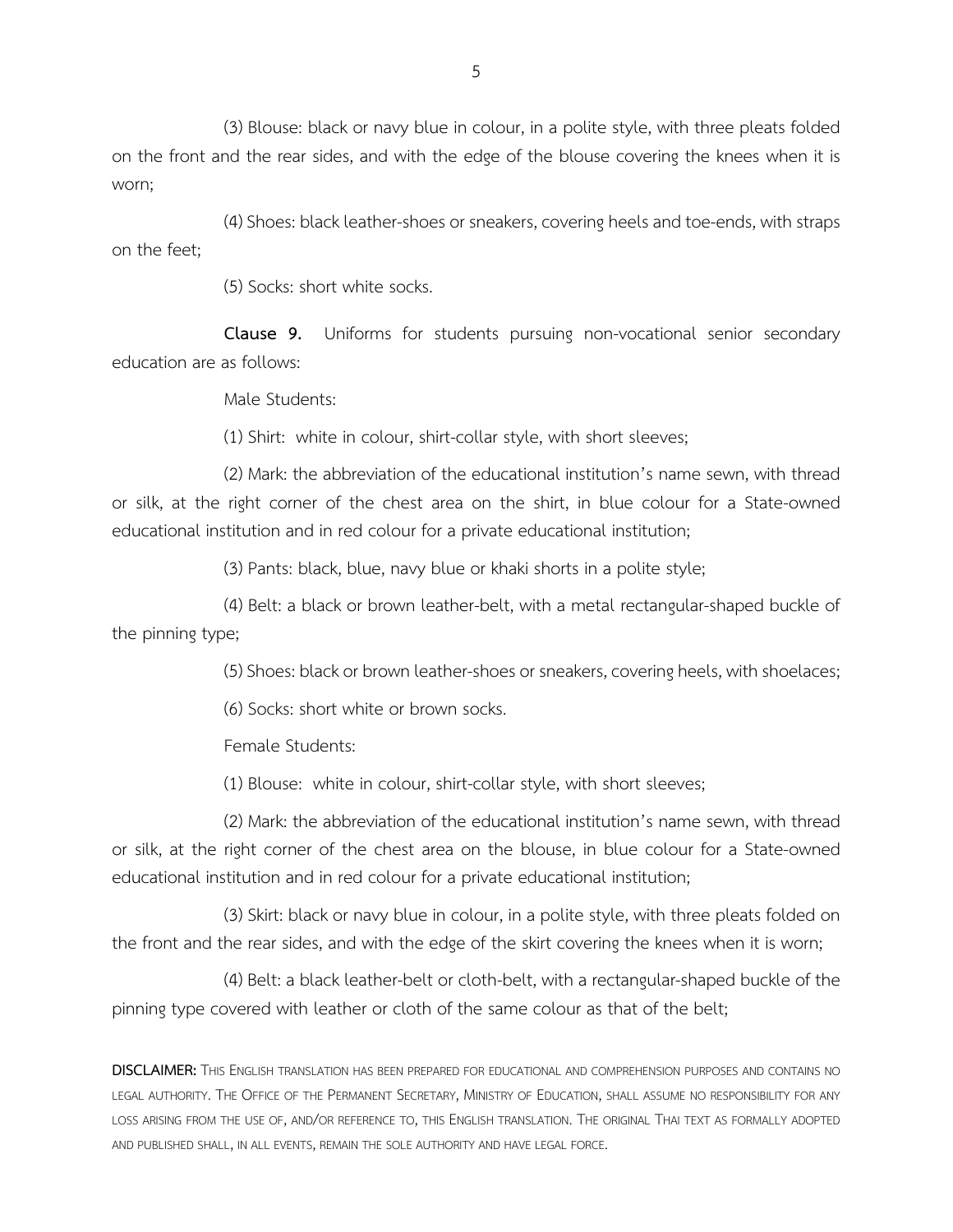(5) Shoes: black leather-shoes or sneakers, covering heels and toe-ends, with straps on the feet;

(6) Socks: short white socks.

**Clause 10.** Uniforms for students pursuing vocational senior secondary education and higher education at a level lower than a degree-granting level are as follows:

Male Students:

(1) Shirt: white in colour, shirt-collar style with a necktie, with short or long sleeves;

(2) Mark: an emblem badge of the educational institution pinned at the right corner of the chest area on the shirt;

(3) Pants: black or navy blue trousers in a polite style;

(4) Belt: a black leather-belt, with a metal buckle displaying the emblem of the educational institution;

(5) Shoes: black leather-shoes or sneakers, covering heels, with shoelaces;

(6) Socks: short black socks.

Female Students:

(1) Blouse: white in colour, shirt-collar style, with short or long sleeves;

(2) Mark: an emblem badge of the educational institution pinned at the right corner of the chest area on the blouse;

(3) Skirt: black or navy blue in colour, in a polite style, with the edge of the skirt covering the knees when it is worn;

(4) Belt: a black leather-belt, with a metal buckle displaying the emblem of the educational institution;

(5) Shoes: black leather-shoes or sneakers, covering heels and toe-ends, with the shoe-heel not exceeding 2 inches in height.

**Clause 11.** Uniforms for students of private educational institutions providing Islamic studies are as follows: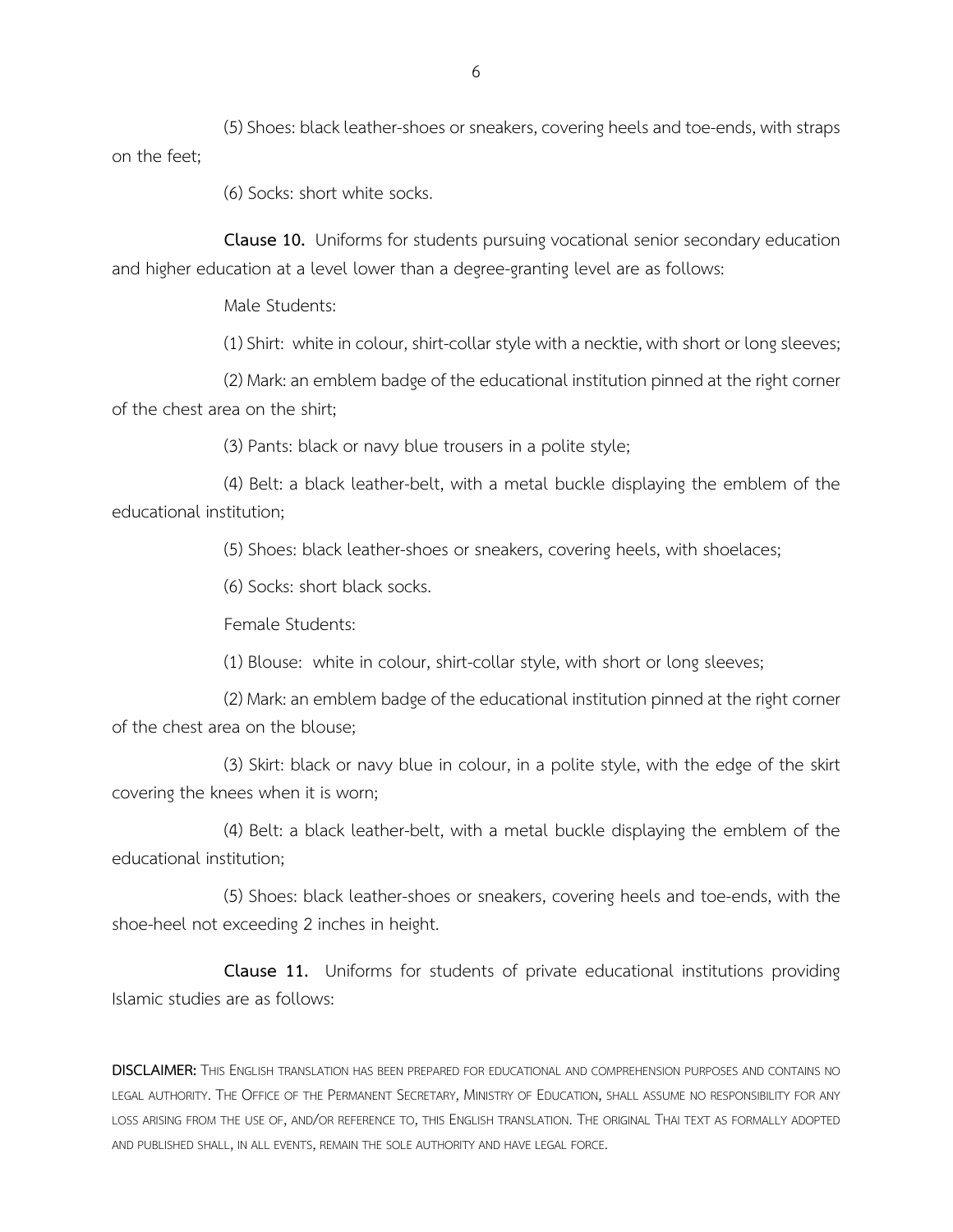Male Students:

(1) Shirt: white in colour, shirt-collar style, with short or long sleeves;

(2) Mark: the abbreviation of the educational institution's name sewn, with red thread or silk, at the right corner of the chest area on the shirt;

(3) Cap: a white cap (*Kofiyah*) or a black cap (*Songkok*) on appropriate occasions;

(4) Pants: black, blue or navy blue trousers in a polite style;

(5) Belt: a black leather-belt, with a metal buckle of the pinning type or with a buckle displaying the emblem of the educational institution;

(6) Shoes: black leather-shoes or sneakers, covering heels;

(7) Socks: short black socks.

Female Students:

(1) Blouse: plain-coloured, patternless, round-necked and collarless *Kurung* blouse;

(2) Mark: the abbreviation of the educational institution's name sewn, with red thread or silk, at the right corner of the chest area on the blouse and at the headscarf;

(3) Headscarf: plain-coloured patternless cloth tailored into a bag or otherwise tailored so as to cover the entire head except the face, with the edge of the headscarf covering the shoulder;

(4) Skirt or Sarong:

Skirt: plain-coloured and patternless A-line skirt, with or without pleats or tucks, with the edge of the skirt covering the ankle when it is worn;

Sarong: being of the same descriptions as sarongs in general, being a plain-coloured and patternless cloth of a reasonable width, not being a side slit or close-fitting one, with the edge of the sarong covering the ankle when it is worn;

(5) Shoes: white leather-shoes or sneakers, covering heels and toe-ends;

(6) Socks: short white socks.

**Clause 12.** Uniforms for Muslim students of educational institutions other than private educational institutions providing Islamic studies are as follows: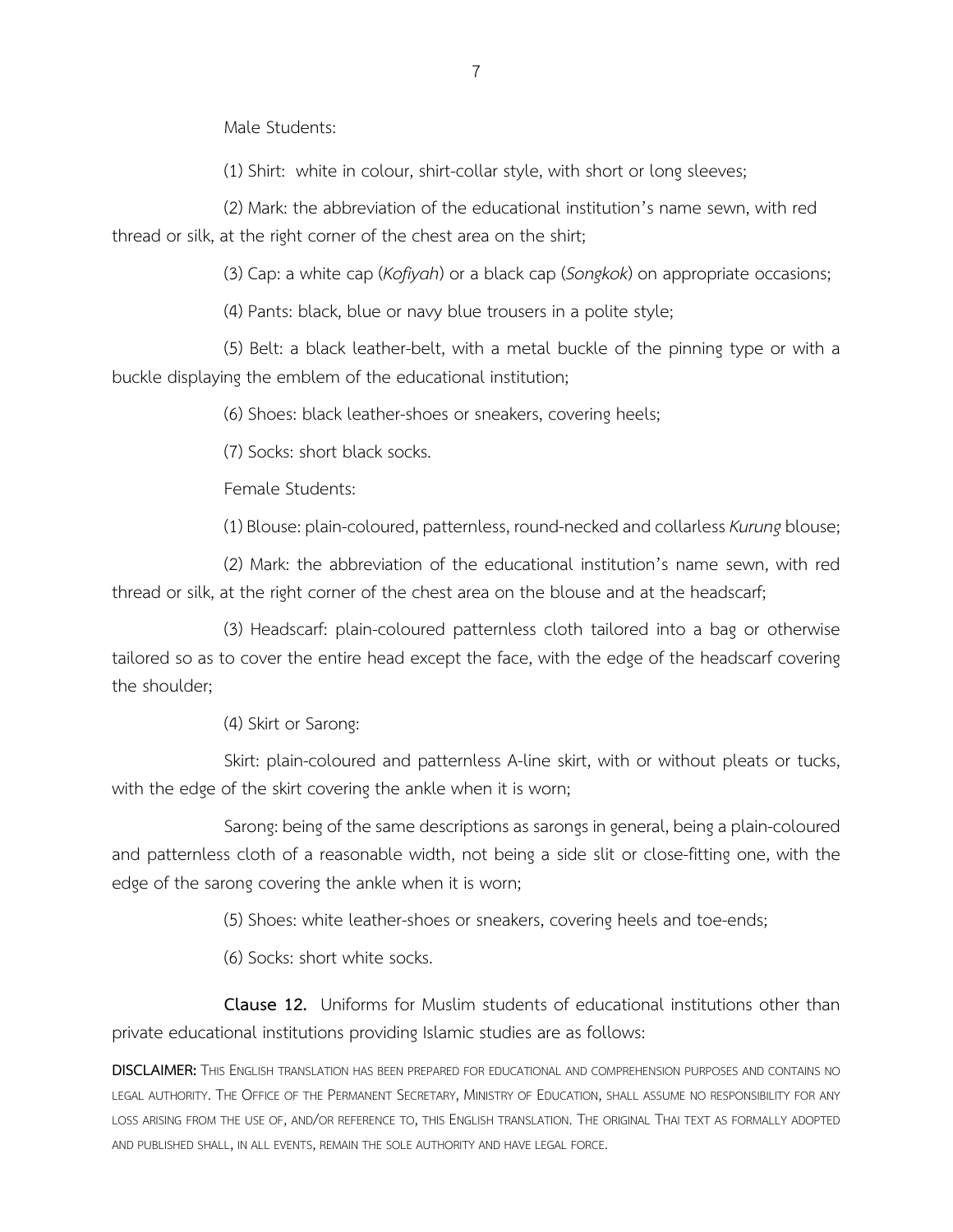Male Students:

(1) Shirt: white in colour, shirt-collar style, with short sleeves;

(2) Mark: the educational institution's abbreviation, symbol or emblem badge, as it may determine, sewn or pinned at the right corner of the chest area on the shirt;

(3) Pants: trousers of the same colour as that of general students' pants used at such educational institution, with the length reaching the ankle bone and with the edge of the legs being inwardly folded;

(4) Belt: a black or brown leather-belt, with a metal rectangular-shaped buckle of the pinning type, provided that a student scout may use a scout belt instead, or with a buckle displaying the emblem of the educational institution;

(5) Shoes: black or brown leather-shoes or sneakers, covering heels, with shoelaces;

(6) Socks: short white, brown or black socks.

Female Students:

(1) Blouse: white in colour, peter pan collar style, being a front slit blouse, with long sleeves, wrinkled pleats at the cuff and a placket not exceeding 5 centimetre in width, being of such length as to cover the hip, and not being a close-fitting blouse;

(2) Mark: the educational institution's abbreviation, symbol or emblem badge, as it may determine, sewn or pinned at the right corner of the chest area on the blouse and at the headscarf;

(3) Headscarf: patternless cloth of white colour or of the same colour as that of the skirt, square shaped, 100-120 centimetres in length on each side, and sewn from its part beneath the chin up to its the edge when it is worn;

(4) Skirt: a skirt of the same colour as that of general students' skirts used at such educational institution, in a polite style, with three pleats folded on the front and the rear sides, and with the edge of the skirt covering the knees when it is worn;

(5) Shoes: black leather-shoes or sneakers, with straps on the feet or in a style covering heels and toe-ends, with the shoe-heel not exceeding 2 inches in height and with no pattern;

(6) Socks: short white socks with no pattern and with unfolded edges.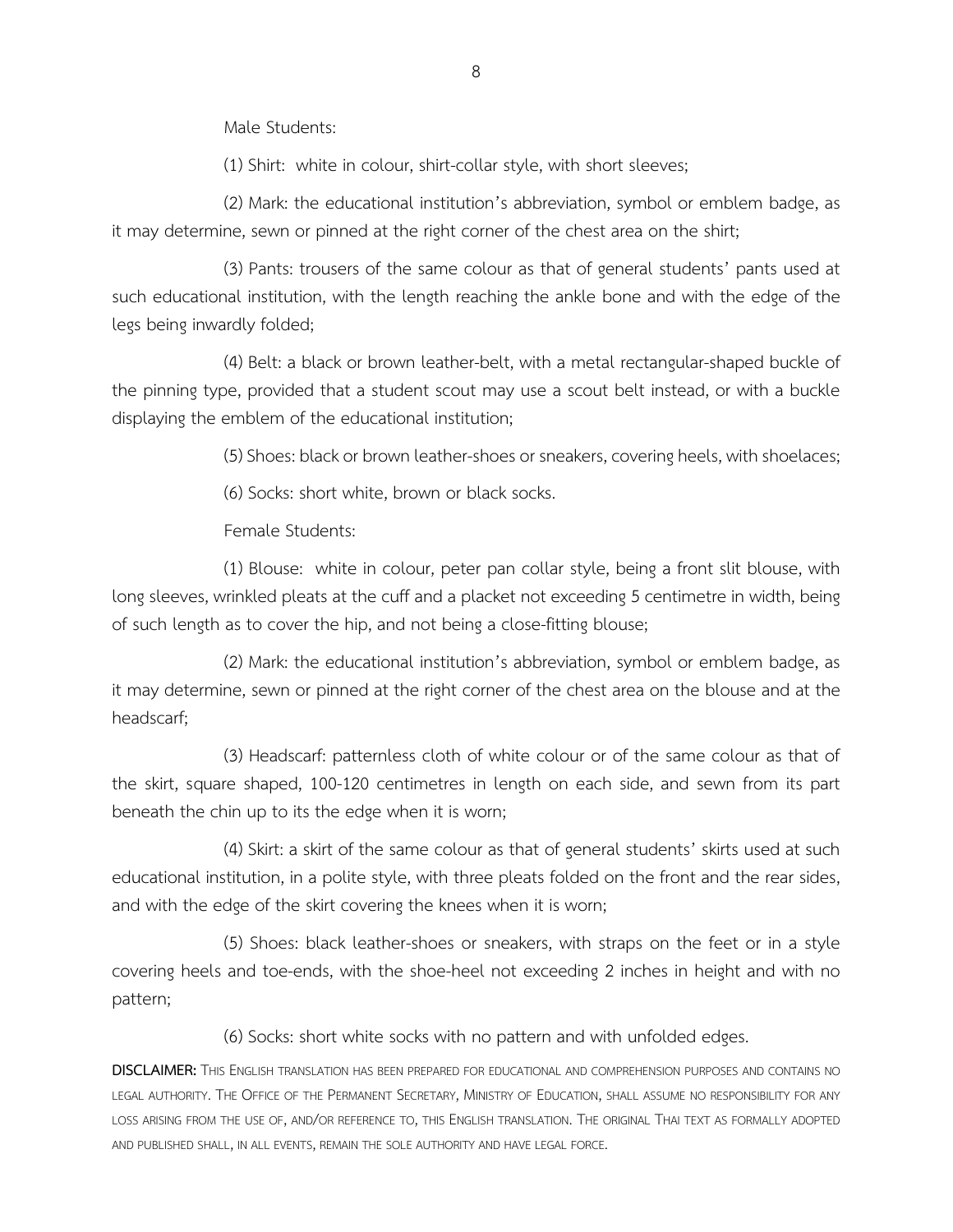Muslim students of educational institutions other than private educational institutions providing Islamic studies may voluntarily elect to wear the uniforms under paragraph one or the uniforms determined by the educational institutions.

**Clause 13.** An educational institution, with the approval of its committee, shall prescribe details as to the wearing of and procedures as well as conditions for wearing uniforms, as follows:

(1) types of forms of uniforms, provided that it shall also prepare samples of the uniforms under this Rule;

(2) marks of the educational institution.

In determining the details under paragraph one, the educational institution shall seek approval from the superior of an immediate higher rank or from the person exercising supervision of such educational institution, as the case may be, and publish them in the interest of knowledge thereof amongst students and guardians.

**Clause 14.** Any educational institution which intends to use a uniform other than those prescribed in this Rule shall apply for permission by the superior of an immediate higher rank or from the person exercising supervision of such educational institution, as the case may be.

**Clause 15.** An educational institution may require students to wear uniforms for boy scouts, girl scouts, Red Cross Youth members or Thai Reserve Officer Training Corps Students or folk dresses, Thai costumes, private dresses, internship dresses, sport dresses, dramatic dresses or other dresses in lieu of the uniforms for students under this Rule on any particular day as determined by the educational institution, having regard to cost effectiveness and suitability.

**Clause 16.** In the case of necessity or exceptional circumstances, an educational institution may exempt or relax the requirements as to the wearing of uniforms for students, as is appropriate.

**Clause 17.** Students pursuing education in an educational institution providing non-formal education and informal education shall wear polite dresses.

**Clause 18.** In the case where any student fails to wear a uniform for students without being granted exemption under this Rule, the educational institution shall consider